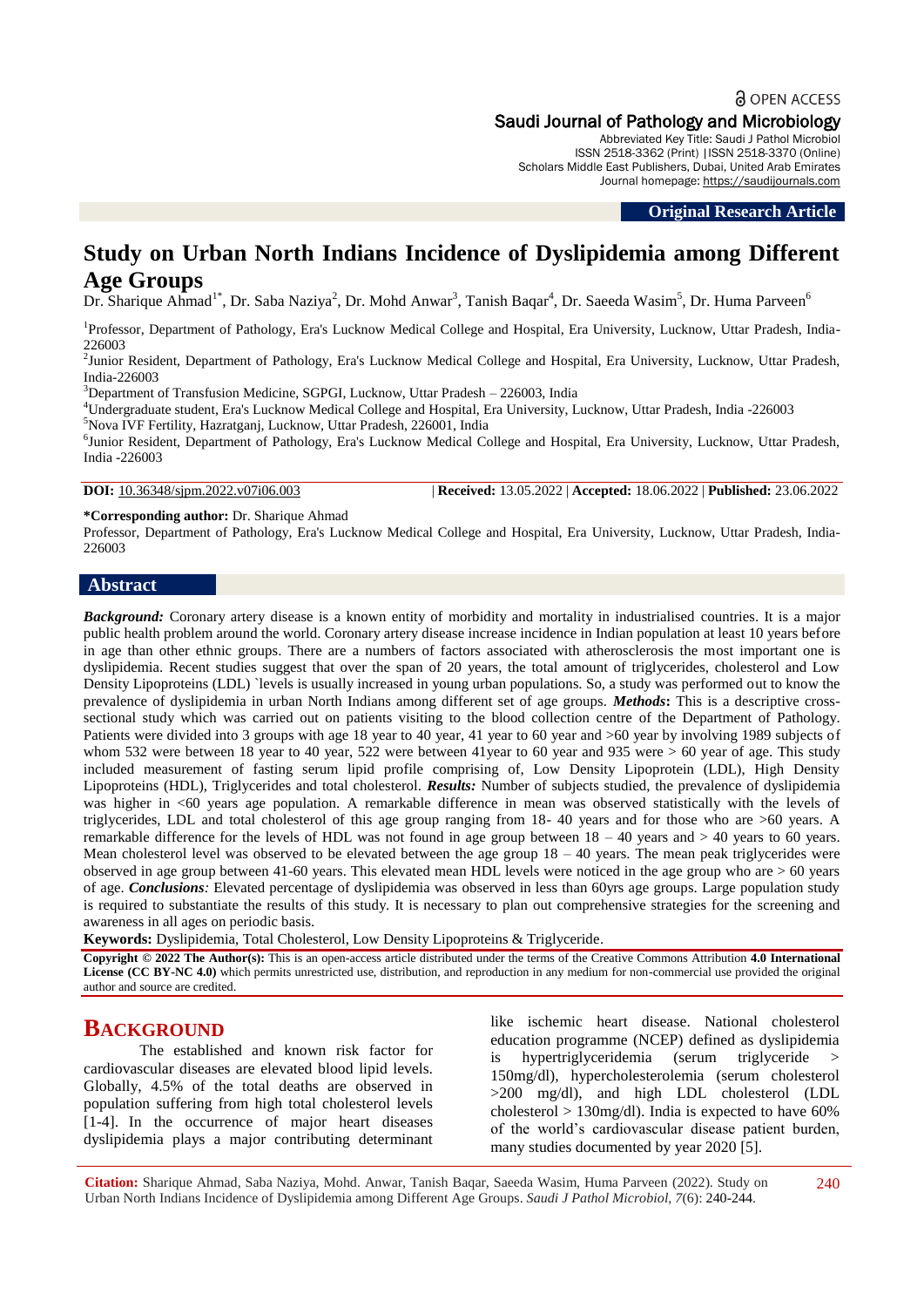Indians have unique model of dyslipidemia associated with increased Triglyceride levels, lower high-density lipoprotein (HDL-C), and increase level of small dense low-density lipoprotein (LDL-C), there are no high level of representative studies on dyslipidemia to evaluate the immensity of the problem existing in India. In the adults above 20 years of age, the estimate of prevalence of Coronary Heart Disease (CHD) varies from 3-4% in the rural population and 8 -10% in urban population and 3-4% in rural population, representing a 2 folds rise in the rural population and six time more in urban population between the years 1960 and 2000. Lifestyle including physical inactivity, sedentary lifestyle, no exercise and increased consumption of saturated fat, which are associated with urbanization, are associated with adverse change in the lipid profile. Dyslipidemia having potential risk factor of pathophysiology of cardiovascular disease and it is a modifiable risk factor for the coronary artery disease [6- 8].

National cholesterol education programme (NCEP), hence framed objective for the diagnosis, monitoring and curability of increased blood cholesterol in adults population. Effective control of the blood lipid levels reduces cardiovascular morbidity and mortality. The critical part of management of Chronic heart disease and people at risk of CHD involves knowledge, knowledge regarding the lipid profile and the significance of each parameter [9, 10].

The purpose of present study was to find out the prevalence of dyslipidemia in urban north Indian population the age range between 18 to  $>60$  years of age to ensure correct arrangement of health care measure for both primary  $(1^{\circ})$  and secondary $(2^{\circ})$ prevention of cardiovascular diseases [6].

## **METHODS**

A descriptive cross sectional study targeting urban north Indian population was conducted by the department of Pathology on 1989 patients, ≥18 years of age in both the sex, patients who volunteered to participate and give fasting blood sample for this study who visited to the blood collection centre of Pathology department. The population under study was divided into 3 groups. Group 1 consisted of members the age group between 18 to 40 years, Group 2 consisted of members the age group between 41 to 60 years and Group 3 consisted of age group >60 years of age. Exclusion criteria consisted of patients with <18 years of age and patient who have history of coronary heart diseases, patients who are critically ill, patients agony with acute or chronic illness or are on hypolipidemic drugs.

After a fasting period of 8–12 hours for lipid profile analysis, 5ml of venous blood samples were collected from the median cubital vein in the morning

with all aseptic precautions taken, after obtaining informed consent from all the subjects as part of health screening and Ethical clearance was obtained prior to starting the study started from the Institutional ethics committee.

#### **Estimation of fasting lipid profile**

The samples so drawn from the median cubital vein after taking all aseptic precaution, at room temperature blood clot. Serum was obtained by 3000 rpm centrifugation for 10 minutes by laboratory centrifuge machine. The serum sample obtained was investigated by cholesterol oxidase - peroxidase (CHOD- POD, End Point) for Total cholesterol, Enzymatic glycerine phosphate oxidase peroxidase (GPO-PAP) for Triglycerides. High Density Lipoprotein Cholesterol and Low Density Lipoprotein cholesterol were evaluated within one hour of collection by using autoanalyzer by Homogenous Method and Direct Measurement. SPSS software version 22 was used for Data collection statistically. Each group were determined by Mean, standard deviation, and standard error by using Pearson Chi-square test and Univariate analysis was implemented. Students and p- value was calculated by Comparison of differences in mean of these groups. t-test considered significant when P-value was <0.05.

#### **RESULTS**

Through the results so obtained, we estimated the fasting lipid profile in urban North Indian population among different age groups. 1989 persons were enrolled for participating in this study. The subjects under this study were further divided into 3 groups. Group 1 between the age group of 18 - 40 years, group 2 were age group between 41-60 years and group 3 with the age of  $>60$  years. Out of 1989, 532 were 18 to 40 years of age, 522 were 41 to 60 years of age and 935 were >60 years.

The socio-demographic profile data of the study participant were collected. 70% male participant were found in this study subjects. Fasting lipid assay of all study participant included total cholesterol, HDL cholesterol, LDL cholesterol, & triglycerides.

The results of all 3 groups were tabulated with cholesterol<200  $\&$  >200mg/dl, HDL >45  $\&$  <45 mg/dl, triglycerides <150  $\&$  >150 mg/dl, LDL < 100  $\&$  >100 mg/dl.

In mean cholesterol, LDL Cholesterol and triglycerides between age groups of  $\langle 40 \& 560 \rangle$  years statistically significant difference was found. Between the age group  $\leq 40$  year and 41 to 60 years, no statistically significant difference was found (Table 1).

Among all 3 groups elevated mean serum cholesterol was observed in age group between 18 - 40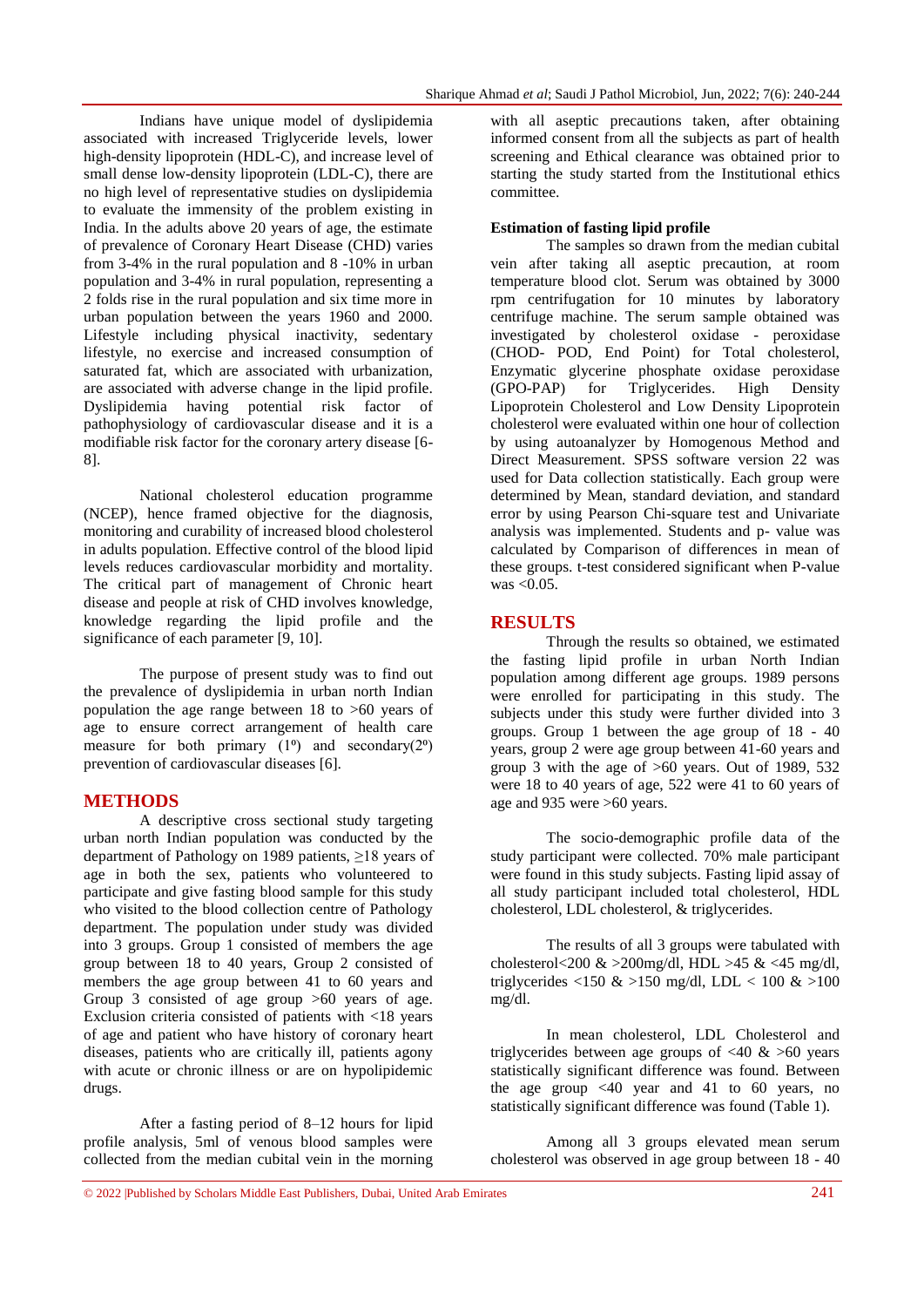years. In > 60 years age group mean HDL was elevated. The age group between 41 to 60 years elevated mean triglyceride level 146.21 was found and age group between 18 - 40 years.

| Table 1: Lipid Profile Differences in Age group between 18 to 40 Years & more than 60 Years |  |  |  |
|---------------------------------------------------------------------------------------------|--|--|--|
|                                                                                             |  |  |  |

| <b>Lipid Profile</b>                                              | <b>Age Group</b> | N   | $Mean \pm SD$      | 'n' Value |  |  |  |
|-------------------------------------------------------------------|------------------|-----|--------------------|-----------|--|--|--|
| <b>Total Cholesterol</b>                                          |                  | 532 | $181.48 \pm 41.31$ |           |  |  |  |
|                                                                   | 3                | 520 | $153.81 \pm 40.2$  | 0.00      |  |  |  |
| LDL Cholesterol                                                   |                  | 532 | $116.45 \pm 34.6$  |           |  |  |  |
|                                                                   | 3                | 522 | $89.53 \pm 13.3$   | 0.00      |  |  |  |
| Triglyceride                                                      |                  | 532 | $145.85 \pm 32.3$  |           |  |  |  |
|                                                                   | 3                | 521 | $123.36 \pm 15.2$  | 0.00      |  |  |  |
| <b>HDL</b> Cholesterol                                            |                  | 532 | $36.85 \pm 9.5$    |           |  |  |  |
|                                                                   | 3                | 522 | $37.82 \pm 11.0$   | 0.123     |  |  |  |
| statistically significant p value is $\leq 0.05$                  |                  |     |                    |           |  |  |  |
| Difference in mean Group-1 age <40 Years & Group-3 age > 60 Years |                  |     |                    |           |  |  |  |

#### **DISCUSSION**

Assessment of Lipid profile includes TG, TC, HDL-C and LDL-C allows an estimation of risk of cardiovascular diseases. Many recent studies indicates that high concentrations of total cholesterol, triglycerides, low-density lipoprotein and decreased high-density lipoprotein increases the risk of atherosclerotic plaques [11-13].

In present study we observed the prevalence of high LDL(>130mg/dl), hypercholesterolemia (> 200mg/dl), were observed in age group between <40yrs and hypertriglyceridemia (>150mg/dl) was observed in age group between 41 to 60 yrs. Lower high-density lipoprotein < 40 mg/dl was observed in age group < 60 years.

Total cholesterol and low-density lipoprotein levels increases in age of young or middle-aged population studied cross-sectionally. However, crosssectional studies of participants who are >65 years of age have reported that total cholesterol and low-density lipoprotein levels decrease with age. Although High Density Lipoprotein levels does not change with age in majority of the cross-sectional studies, levels decreased with age in both male and female in most of the prospective studies [14-19] is in accordance to this study.

The former study suggested that reduced capacity of the liver indicates that low density lipoprotein increase with age and also there is secondary to reduced hepatic low density lipoprotein receptor expression &/or cholesterol intestinal immersion increase. Over-mentioned studies show that cholesterol situations on the effect of age provided mixed results. The importance of negative correlation between total cholesterol and that low density lipoprotein with age demonstrated by senior Japanese-American men of Honolulu Heart Program. There is a positive correlation between LDL-cholesterol and age explained by Framingham Offspring Study. In each study indicate result difference can incompletely

explained by the age range of the participants. Honolulu Heart Program study age varies between 71 & 93 times while  $\leq 60$  years of age population are mostly seen in the periods of those studied in the Framingham Offspring Study [21-24]. Our study included age group of more than 60 years to appraise the outline of change in lipid profile estimation in elderly population and to evaluate if these changes would deviate them towards the risk of cardiovascular diseases [25].

High density lipoprotein levels vary with age not suggested by majority of cross-sectional studies [16, 26] but a recent research from the Cardiovascular Health Study [27] suggested that High density lipoprotein levels appeared to increase with age in male but not in female, which is almost similar to the results of this study which indicted increased High density lipoprotein in  $> 60$  years age in contrast to other age groups population.

There is a difference between plasma lipid level in rural and urban population found in Sabir, A. A, *et al*., study and Hausa-Fulani found dyslipidemia in North-Western Nigeria population, demonstrated that the mean serum Total cholesterol was remarkably elevated in rural and urban population. Mean serum Triglycerides and low density lipoprotein concentrations were elevated in the urban than rural population but the difference was not statistically significant. Abnormally low high density lipoprotein-Cholesterol was the most frequent dyslipidemia found in the urban participants than in rural participants [28].

#### **Study Limitations**

Primary limitation of this study was that it is cross-sectional observational in nature. The present study was not able to include an involvement of diet, physical activity, genetic profiling and other factors that might affect with the blood lipid levels in the participants studied. More possible factors and larger population groups are needed to verify our result in Future studies.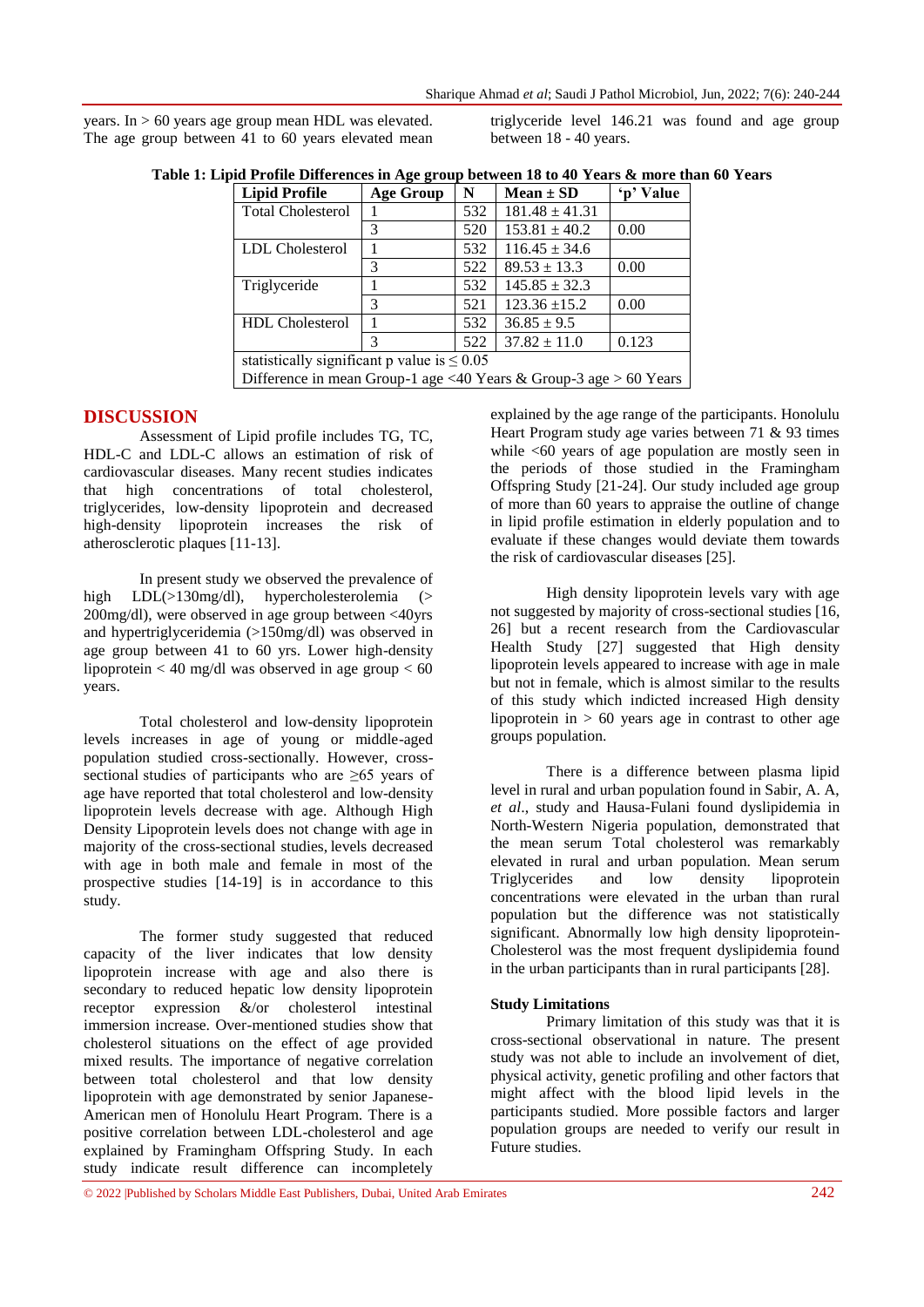#### **CONCLUSIONS**

Our study concluded that dyslipidemia was highest among population with age group less than 60 years. The most important sedentary lifestyle factors which affect the serum Cholesterol are physical inactivity, saturated fat full diet, and high body mass index . Efforts to motivate the population to do more physical work, exercise and eat healthy food which will lead to reduce the risk of cardio-vascular diseases, not just physical activity but screening the population, by the early detection and intervention we can prevent young population by morbidity and mortality which caused by coronary artery disease.

**Conflict of Interest:** The authors declare that there are no conflicts of interest.

#### **Funding Source:** Nil

#### **REFERENCES**

- 1. de Groot, R., van den Hurk, K., Schoonmade, L. J., de Kort, W. L., Brug, J., & Lakerveld, J. (2019). Urban-rural differences in the association between blood lipids and characteristics of the built environment: a systematic review and metaanalysis. *BMJ global health*, *4*(1), e001017.
- 2. Wilson, P. W., D'Agostino, R. B., Levy, D., Belanger, A. M., Silbershatz, H., & Kannel, W. B. (1998). Prediction of coronary heart disease using risk factor categories. *Circulation*, *97*(18), 1837- 1847.
- 3. Lopez, A. D., Mathers, C. D., Ezzati, M., Jamison, D. T., & Murray, C. J. (2006). Global and regional burden of disease and risk factors, 2001: systematic analysis of population health data. *The lancet*, *367*(9524), 1747-1757.
- 4. WHO. (2009). Global health risks: mortality and burden of disease attributable to selected major risks. Geneva.
- 5. NCEP guidelines. https://www.nhlbi.nih.gov/files/docs/guidelines/atg lance.pdf accessed on 27/04/2020
- 6. Joshi, S. R., Anjana, R. M., Deepa, M., Pradeepa, R., Bhansali, A., Dhandania, V. K., ... & ICMR– INDIAB Collaborative Study Group. (2014). Prevalence of dyslipidemia in urban and rural India: the ICMR–INDIAB study. *PloS one*, *9*(5), e96808.
- 7. Grundy, S. M. (1997). Small LDL, atherogenic dyslipidemia, and the metabolic syndrome. *Circulation*, *95*(1), 1-4.
- 8. Haffner, S. M. (1999). Diabetes, hyperlipidemia, and coronary artery disease. *The American journal of cardiology*, *83*(9), 17-21.
- 9. Ajay Raj, S., Sivakumar, K., & Sujatha, K. (2016). Prevalence of dyslipidemia in South Indian adults: an urban-rural comparison. *Int J Community Med Public Health*, *3*(8), 2201-2210.
- 10. Pongchaiyakul, C., Hongsprabhas, P., Pisprasert, V., & Pongchaiyakul, C. (2006). Rural-urban difference in lipid levels and prevalence of dyslipidemia: a population-based study in Khon Kaen province, Thailand. *Journal-Medical Association of Thailand*, *89*(11), 1835-1844.
- 11. Wei, Y., Qi, B., Xu, J., Zhou, G., Chen, S., Ouyang, P., & Liu, S. (2014). Age-and sex-related difference in lipid profiles of patients hospitalized with acute myocardial infarction in East China. *Journal of clinical lipidology*, *8*(6), 562- 567.
- 12. Perk, J., Backer, G. D., Gohlke, H., Graham, I., Reiner, Ž., & Verschuren, W. M. M. (2012). Developed with the special contribution of the European Association for Cardiovascular Prevention & Rehabilitation (EACPR). European Guidelines on Cardiovascular Disease Prevention in Clinical Practice (Version 2012). *Int J Behav Med*, 19, 403-488.
- 13. Yusuf, S., Hawken, S., Ounpuu, S., Dans, T., Avezum, A., & Lanas, F. (2006). Effect of potentially modifiable risk factors associated with myocardial infarction in 52 countries (the INTERHEART study): case-control study. *Orv Hetil*, 147, 675.
- 14. Heiss, G., Tamir, I. S. R. A. E. L., Davis, C. E., Tyroler, H. A., Rifkand, B. M., Schonfeld, G. U. S. T. A. V., ... & Frantz Jr, I. D. (1980). Lipoproteincholesterol distributions in selected North American populations: the lipid research clinics program prevalence study. *Circulation*, *61*(2), 302- 315.
- 15. Moulopoulos, S. D., Adamopoulos, P. N., Diamantopoulos, E. I., Nanas, S. N., Anthopoulos, L. N., & Iliadi-Alexandro, M. A. R. I. A. (1987). Coronary heart disease risk factors in a random sample of Athenian adults: the Athens Study. *American journal of epidemiology*, *126*(5), 882-892.
- 16. The Lipid Research Clinics Program Epidemiology Committee. (1979). Plasma lipid distributions in selected North America populations: the Lipid Research Clinics Program Prevalence Study. *Circulation*, 60, 427-439.
- 17. Abbott, R. D., Garrison, R. J., Wilson, P. W., Epstein, F. H., Castelli, W. P., Feinleib, M., & LaRue, C. (1983). Joint distribution of lipoprotein cholesterol classes. The Framingham study. *Arteriosclerosis: An Official Journal of the American Heart Association, Inc.*, *3*(3), 260-272.
- 18. Clark, D. A., Allen, M. F., & Wilson Jr, F. H. (1967). Longitudinal study of serum lipids: 12-year report. *The American Journal of Clinical Nutrition*, *20*(7), 743-752.
- 19. Hershcopf, R. J., Elahi, D., Andres, R., Baldwin, H. L., Raizes, G. S., Schocken, D. D., & Tobin, J. D. (1982). Longitudinal changes in serum cholesterol in man: an epidemiologic search for an

<sup>© 2022</sup> |Published by Scholars Middle East Publishers, Dubai, United Arab Emirates 243